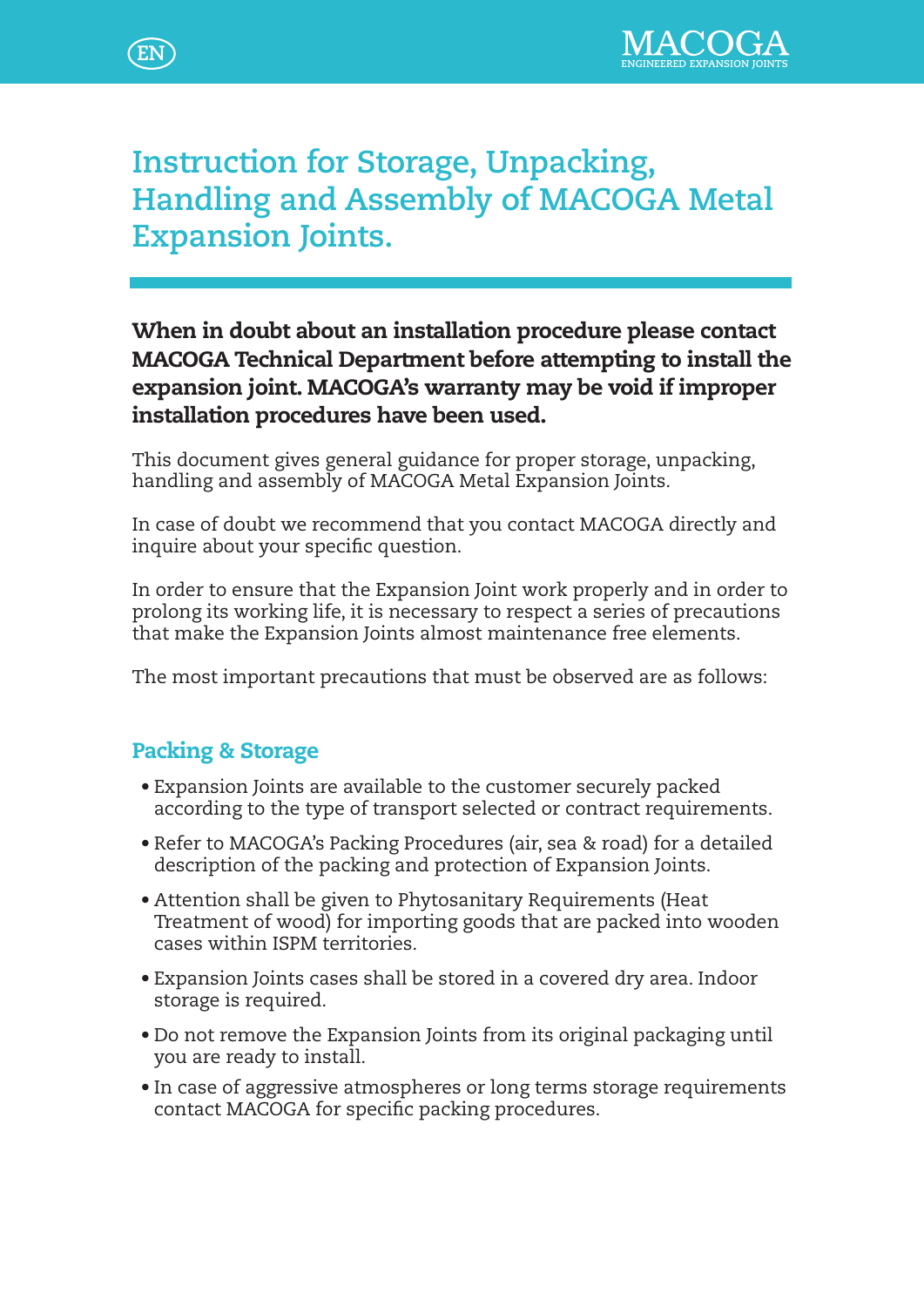

# Handling of cases

- Lifting operations must at all times be carried out by qualified personnel using appropriate lifting equipment (forklifts, cranes, etc.).
- Use only designated lifting lugs when available. These are properly identified.
- For oversized and heavy cases, you may require specific handling instructions.
- When using cranes to lift the cases, make sure that the ropes shall not constrict the wooden cases when lifting. Do not use metal chains to lift the cases.

# Unpacking & Handling the Expansion Joints

- Handling of expansion joints shall be carried out by experienced staff.
- • Unpack the Expansion Joints carefully.
- • Use only designated lifting lugs to lift the Expansion Joints. For expansion joints not provided with lifting lugs the best lifting method should be evaluated at the time of installation.
- Do not lift the expansion joint by the shipping bars. Shipping bars (painted yellow) are not designed to be lifting devices.
- • Do not lift the expansion joint by the hinges, gimbals, tie rods or any other operative device.
- Do not fix any chains or ropes to the bellows section. The bellows portion of the expansion joint may be easily damaged and cannot usually be repaired.
- Inspect the units directly after unpacking has been completed. Report any damage immediately to your Engineering/Inspection Department for correct disposition.
- • DO NOT REMOVE ANY BLOCKING/TRANSPORT DEVICE (YELLOW MARKED AND CLEARLY IDENTIFIED) IF AVAILABLE UNTIL THE EXPANSION JOINT HAS BEEN INSTALLED.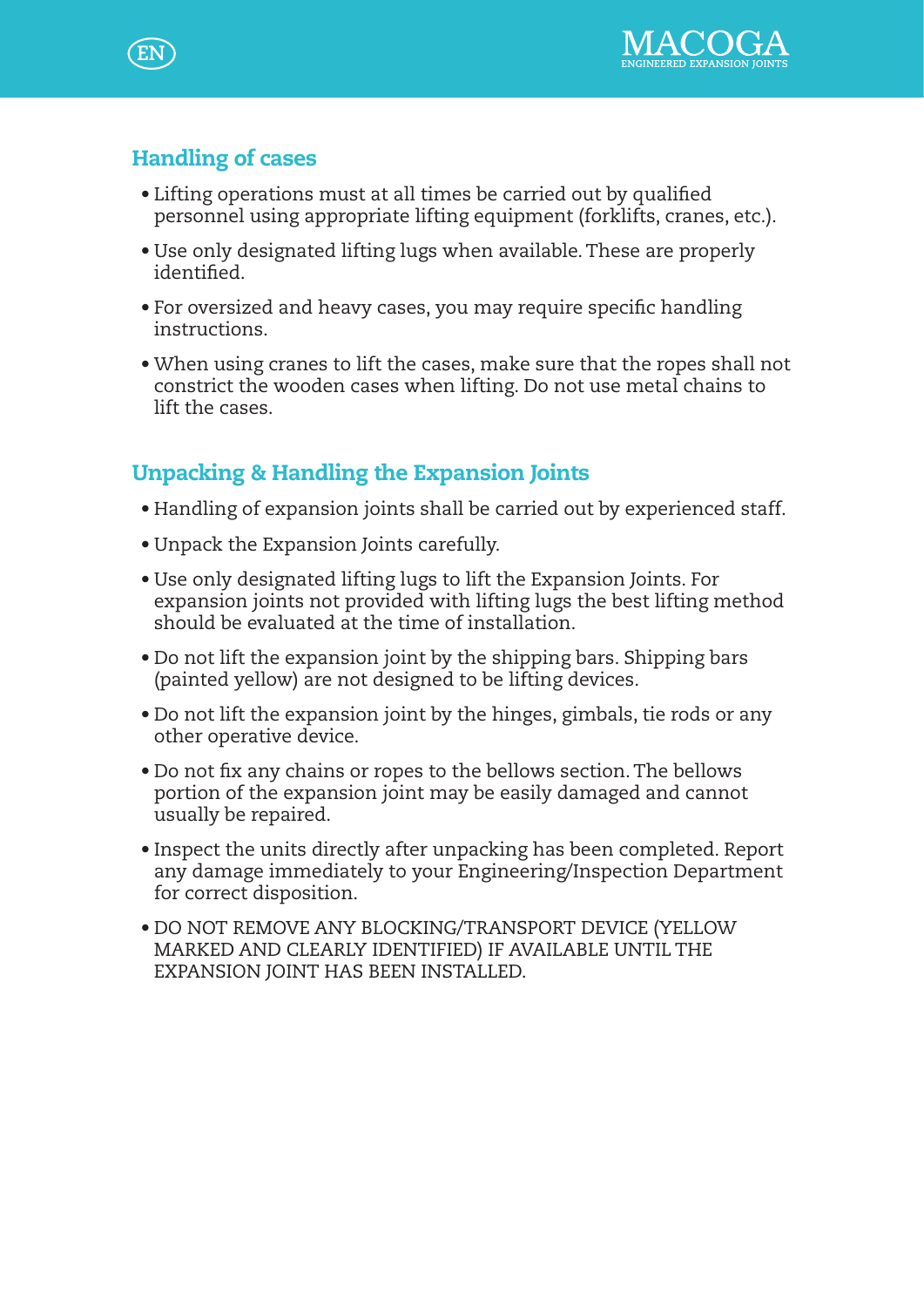

### **Installation**

- • Installation of expansion joints need particular care and shall be carried out by experienced staff.
- A check shall be carried out to ensure that the service data on the identification plate matches the operating data.
- A check shall be made to ensure that no foreign objects or media inside or outside of corrugations will affect the working of the bellows.
- • Gaskets and seals if necessary shall be positioned correctly.
- Care should be taken to avoid any damage to the bellows such as dents, scores, arc strikes and weld splatters. Bellows elements must be protected appropriately.
- BEFORE ANY WELDING ACTIVITY, COVER THE BELLOWS ELEMENT WITH A CHLORIDE FREE FIRE RETARDANT BLANKET. This is to prevent arc strikes, weld splatter, etc., from damaging the bellows element.
- During welding operations no electrical current shall be conducted through the bellows.
- The expansion joint shall not be used for an earthing connection.
- • Any field pre-positioning or pre-setting carried out when installing the Expansion Joints must be performed in accordance with the specific instructions supplied by MACOGA, including both the direction and magnitude of the movement.
- Expansion Joints must be fitted in the appropriate longitude as laid out in the instructions supplied by MACOGA. The Expansion Joints should not be stretched or compressed in order to absorb any defects along the length of the pipe. No movement of the Expansion Joint (compression, extension, lateral offset, rotation) due to piping misalignment shall be imposed which has not been anticipated and designed into the movement capability of the Expansion Joints. If such movements are imposed this can result in system malfunction, damage to the bellows, cycle life can be reduced, etc.
- Any field pre-positioning shall be performed in accordance with specific instructions which include both direction and magnitude of movement.
- • Once the Expansion Joint has finally been installed and secured, all of the shipping devices, if any, must then be removed and not before.
- The Expansion Joint must be fitted according to the direction of flow in relation to the internal sleeve.
- • Consideration shall be given to the inclination of the expansion joint in order to provide for drainage.